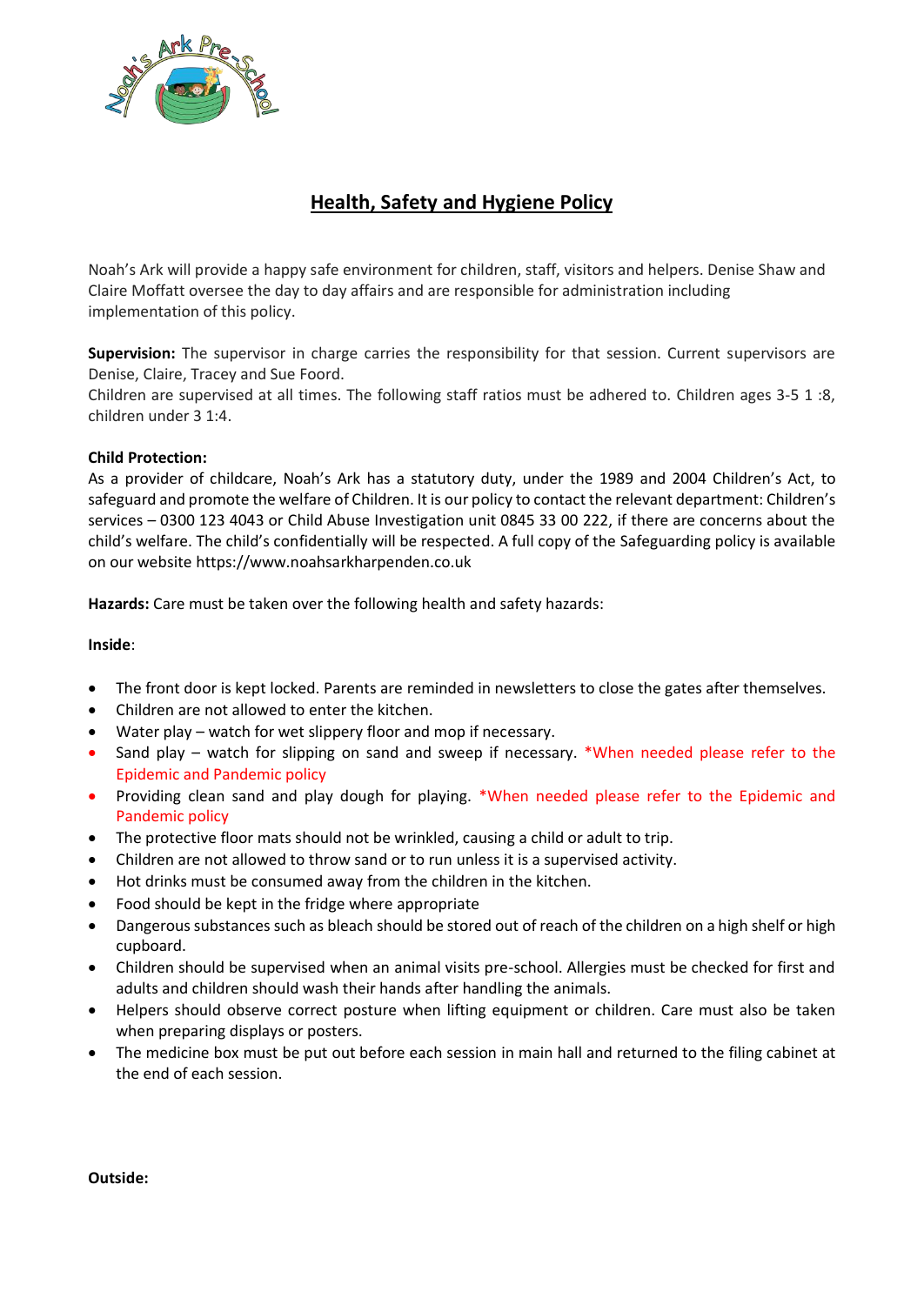

- The gates must always be bolted, looped and secured with bungee retainers so that no child could open a gate and escape.
- Children should always be in full view of the staff at all times. A member of staff should be posted by the main road gates during outside play when using the playground.
- Children are not allowed behind the shed or other buildings.
- Children should be reminded to keep away from the stinging nettles and falling berries, all these are to be removed or swept up as much as possible.
- Permission to take the children off the premises must be obtained from parents/carers; a form is included in the induction pack.

## **Accidents:**

Should an accident or incident occur at Noah's Ark it will be recorded in the accident book, signed by a member of staff and by a parent or carer on collection. \*When needed please refer to the Epidemic and Pandemic policy

If a child needs to be taken to hospital urgently an ambulance will be called and parents will be notified immediately after.

### **Body Fluids:**

When dealing with body fluids, gloves and an apron should be worn. Aprons and gloves etc are available in the toilet and nappy changing areas. Soiled nappies are to be put in the nappy bin, when emptied, the nappies from the nappy bin should be placed in a black bag with the rest of the rubbish. All waste bins should be emptied whenever they are full and taken outside. \*When needed please refer to the Epidemic and Pandemic policy

## **Infections/illnesses:**

Pleases refer to the Public health agency guidelines on infection control and illnesses. [https://www.publichealth.hscni.net/sites/default/files/Guidance\\_on\\_infection\\_control\\_in%20schools\\_post](https://www.publichealth.hscni.net/sites/default/files/Guidance_on_infection_control_in%20schools_poster.pdf) [er.pdf](https://www.publichealth.hscni.net/sites/default/files/Guidance_on_infection_control_in%20schools_poster.pdf) \*When needed please refer to the Epidemic and Pandemic policy

#### **First Aid:**

- All staff will hold a current 12 hr paediatric first aid certificate, needing to be repeated every 3 years. \*When needed please refer to the Epidemic and Pandemic policy
- The first aid box is stocked according to the recommended list, checked termly and located in the kitchen. .
- The use of creams must receive written permission first. This information will be kept in the children's details folder.

**Any injuries, diseases or dangerous occurrences** will be reported through Riddor. Details for which can be found in the filing cabinet in the Health and Safety folder. \*When needed please refer to the Epidemic and Pandemic policy

#### **Manual Handling**:

Advice is to try to be at the child's level at all times. When picking up a child if necessary, bend at the knees and carry the child to a safe spot.

## **Administering medicine**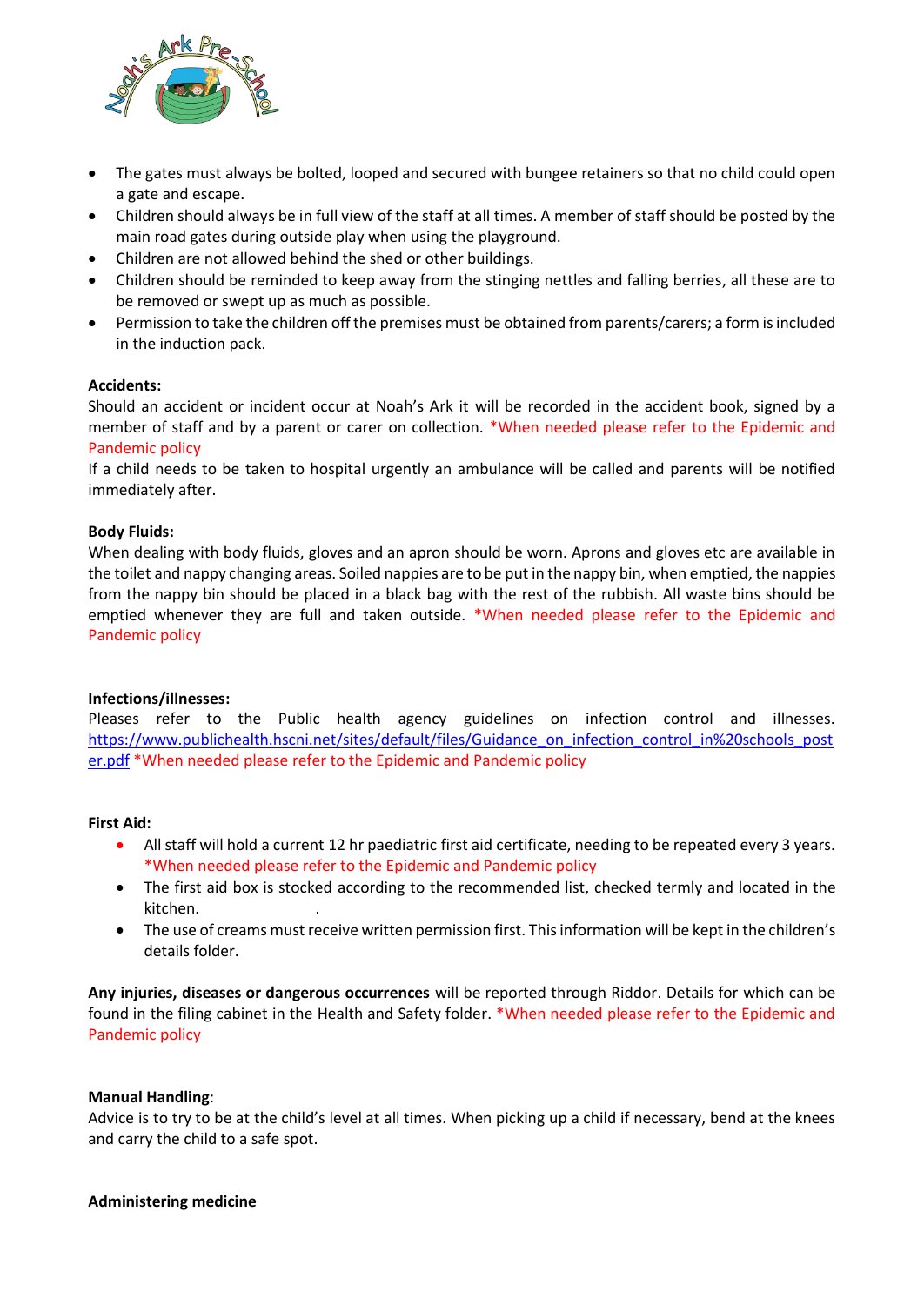

- We will only administer medicine that is prescribed by a doctor, with an accompanying letter signed by the doctor.
- The medicines usually administered are emergency ones such as an epipen or inhaler.
- Full instructions should be supplied with the medicine and a form filled in by the parents and the supervisor.
- When the medicine is administered, it will be written in the accident book with details of what was given with the date, time, by whom and if the parent was called.
- The parent should sign to acknowledge that the medicine was administered.

# **Hygiene**

- The kitchen surfaces, tables etc will be cleaned using an anti-bacterial disinfectant. The toilets have their own bucket and mop. Bleach and disinfectant are kept in the cupboards up high in the adult toilet area.
- Toys and other equipment will be checked regularly for safety and cleanliness and washed/steam cleaned at the end of term.
- The general hygiene of each child will be encouraged especially the washing of hands before snack and lunch and after toileting. When blowing noses, use tissues and dispose of in the bin.
- \*When needed please refer to the Epidemic and Pandemic policy

# **Security**

- Whilst it is not possible to prevent members of the public entering the playground, the main door is secured by an internal lock and can only be opened by an adult admitting a visitor. Staff must always look through the glass of the main door before opening the door.
- The front door has a safety lock and handle.
- When the usual person is not collecting a child, the supervisor must be informed so that the name of the child and the person collecting can be recorded on the register. The person collecting will be asked for the password before being allowed to collect the child.
- At the end of the session the parent/carer must sign that he/she is taking the child. \*When needed please refer to the Epidemic and Pandemic policy
- If a childcare /court order is in force then the leader is responsible for handing the child personally to the collector.
- A leader will be posted on the main entrance and identifying parents/carers as they collect their children. Other staff are in the main room making sure that Parent/carers are collecting the correct children and the children don't leave without their parent/carer.

# **Heating/ Ventilation**

- Recommended temperatures are 16C when sedentary and 13C when physically active.
- Whilst helpers will endeavour to do their best regarding adequate heating, bearing in mind the type of building we are in, we recommend the parents to ensure adequate clothing such as vests.
- Outdoor wear must be suitable sunhats in summer, coats, hats and mittens in winter.
- Ventilate by opening windows, shut all windows and blinds when leaving the building

**Evacuation** of the building in an emergency – please follow guidelines for a Fire Drill. Fire drills are held each term and recorded in the fire drill book kept in the fire bag (currently a blue backpack)

**The Health and Safety Law** poster must be displayed.